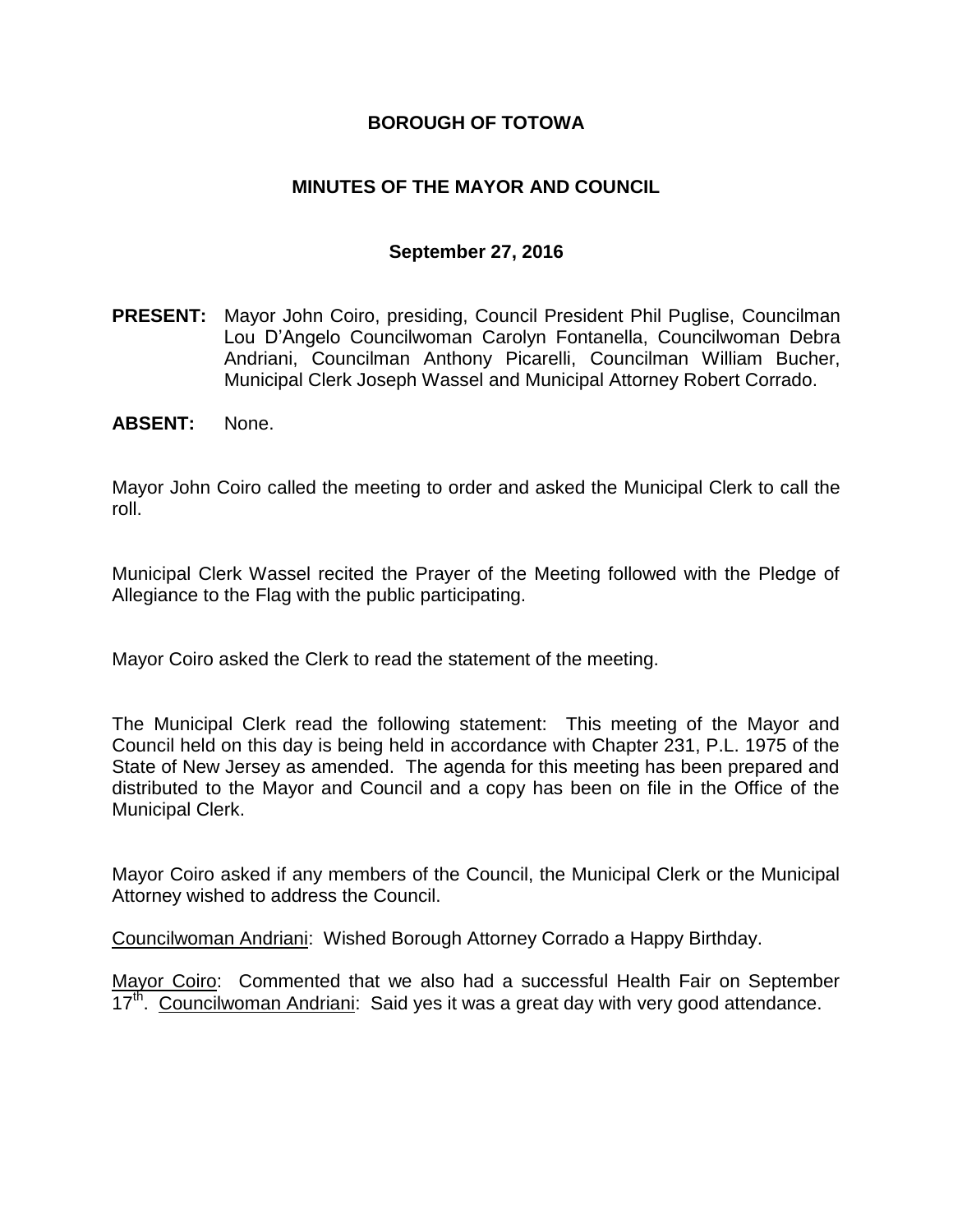CITIZENS HEARD:

There were no citizens who wished to be heard.

There was a motion by Councilman Puglise, seconded by Councilman D'Angelo to approve the Minutes of the Mayor and Council for the meeting of September 13, 2016. On roll call vote, all members of the Council present voted in the affirmative.

COMMITTEE ON FINANCE:

There was a motion by Councilman Picarelli, seconded by Councilman D'Angelo to approve Resolution No. 2016-20 for the payment of bills. On roll call vote, all members of the Council present voted in the affirmative.

There was a motion by Councilman Picarelli, seconded by Councilman D'Angelo to adopt the following resolution authorizing the Treasurer to issue refunds to various property owners due to overpayment of  $3<sup>rd</sup>$  Quarter 2016 taxes. On roll call vote, all members of the Council present voted in the affirmative.

#### **RESOLUTION**

WHEREAS, there has been an overpayment of taxes on the properties listed below, for 3<sup>rd</sup> Quarter 2016; and

WHEREAS, the taxpayer is entitled to a refund; and

WHEREAS, the chart sets forth the refund as follows:

| <b>BLOCK</b> | LOT | <b>PROPERTY/OWNER</b>                  | <b>PAYABLE TO:</b>                                                         | <b>OVERPAYMENT</b> |
|--------------|-----|----------------------------------------|----------------------------------------------------------------------------|--------------------|
| 101          | 9   | 104 Bogert Street<br>Sami & Gail Cicen | Sami & Gail Cicen<br>Mail to:                                              | \$1,667.13         |
|              |     |                                        | Larry Bruce Goodman, Esg.<br>10 Evans Place<br>Pompton Plains, NJ<br>07444 |                    |

NOW, THEREFORE, BE IT RESOLVED, that the overpayment shall be refunded to the taxpayer, as stated above, and the Treasurer is authorized to issue separate checks for the refunds, which shall be paid to the stated property owner or taxing authority.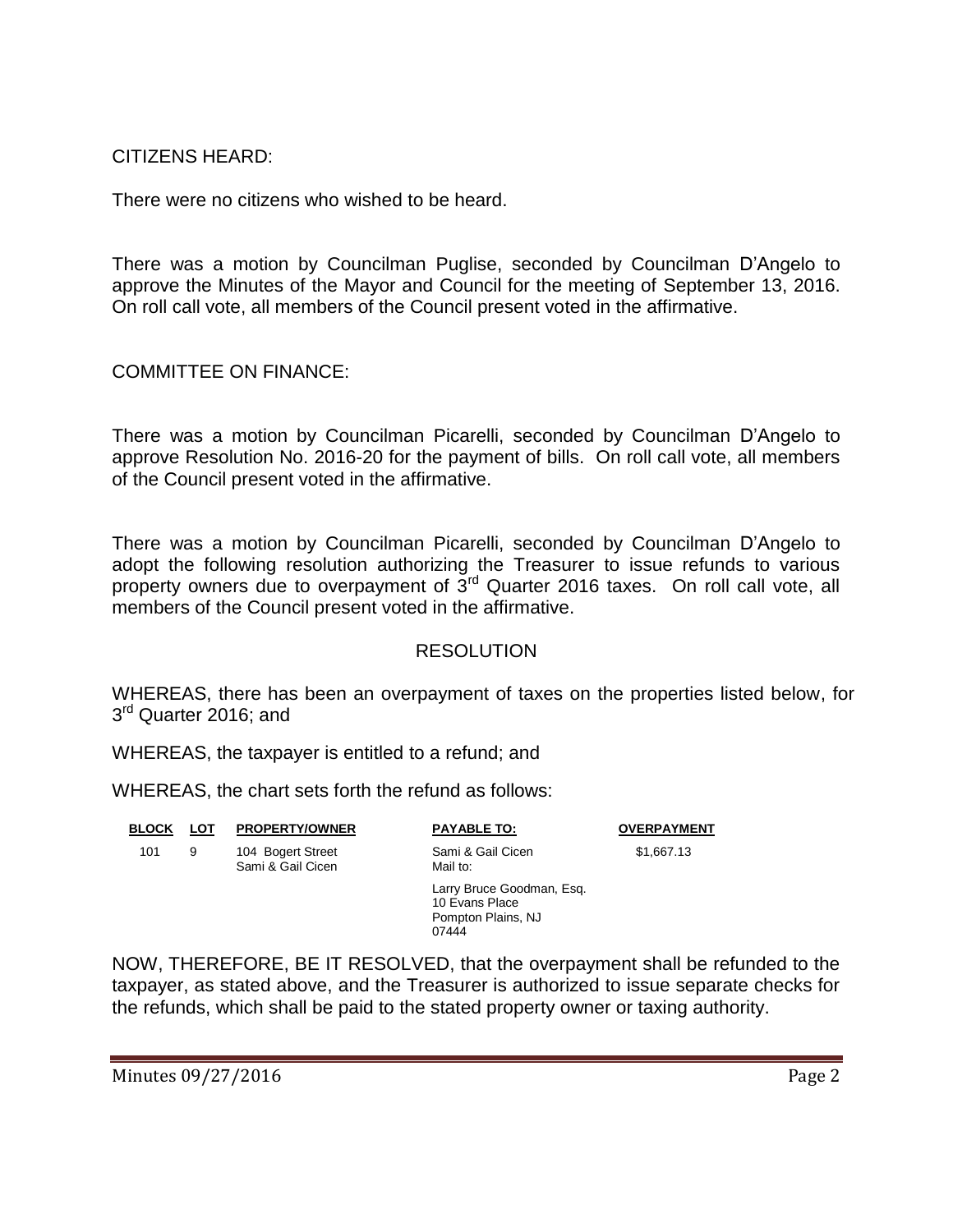There was a motion by Councilman Picarelli, seconded by Councilman D'Angelo to adopt the following Resolution Of The Mayor And Council Of The Borough Of Totowa Authorizing Settlement Of The 2012, 2013, 2014, 2015 And 2016 Tax Appeals Entitled Adam-King Properties LLC v. Borough Of Totowa, Docket Nos.: 004840-2012; 001570- 2013; 001992-2014; 001962-2015; 001010-2016 Of The Tax Assessment Of Block 179.01, Lot 1, Known As 55 King Road In The Borough Of Totowa, Passaic County, New Jersey. On roll call vote, all members of the Council present voted in the affirmative.

### RESOLUTION NO. 130-2016

RESOLUTION OF THE MAYOR AND COUNCIL OF THE BOROUGH OF TOTOWA AUTHORIZING SETTLEMENT OF THE 2012, 2013, 2014, 2015 AND 2016 TAX APPEALS ENTITLED ADAM-KING PROPERTIES LLC V. BOROUGH OF TOTOWA, DOCKET NOS.: 004840-2012; 001570-2013; 001992-2014; 001962-2015; 001010- 2016 OF THE TAX ASSESSMENT OF BLOCK 179.01, LOT 1, KNOWN AS 55 KING ROAD IN THE BOROUGH OF TOTOWA, PASSAIC COUNTY, NEW JERSEY

WHEREAS, appeals of the real property tax assessments for tax years 2012, 2013, 2014, 2015 and 2016 on Block 179.01, Lot 1 have been filed by the Taxpayer, Adam-King Properties LLC; and

WHEREAS, the proposed Stipulation of Settlement, a copy of which is incorporated herein as if set forth at length, has been reviewed and recommended by the Borough Tax Assessor and Borough Tax Expert; and

WHEREAS, the settlement of said matter as more fully set forth below is in the best interest of the Borough of Totowa.

NOW, THEREFORE, BE IT RESOLVED, by the Borough of Totowa, New Jersey, as follows:

1. Settlement of the 2012-2016 tax appeals is hereby authorized as follows:

55 King Road Block 179.01, Lot 1 Years: 2012, 2013, 2014, 2015, 2016

|          | <b>Original Assessment</b> | County Board Judgment | <b>Settlement Amount</b> |
|----------|----------------------------|-----------------------|--------------------------|
| Land:    | \$1,800,000                | N/A                   | \$1,800,000              |
| Impryts: | \$2,895,000                | N/A                   | \$2,200,000              |

Minutes 09/27/2016 **Page 3**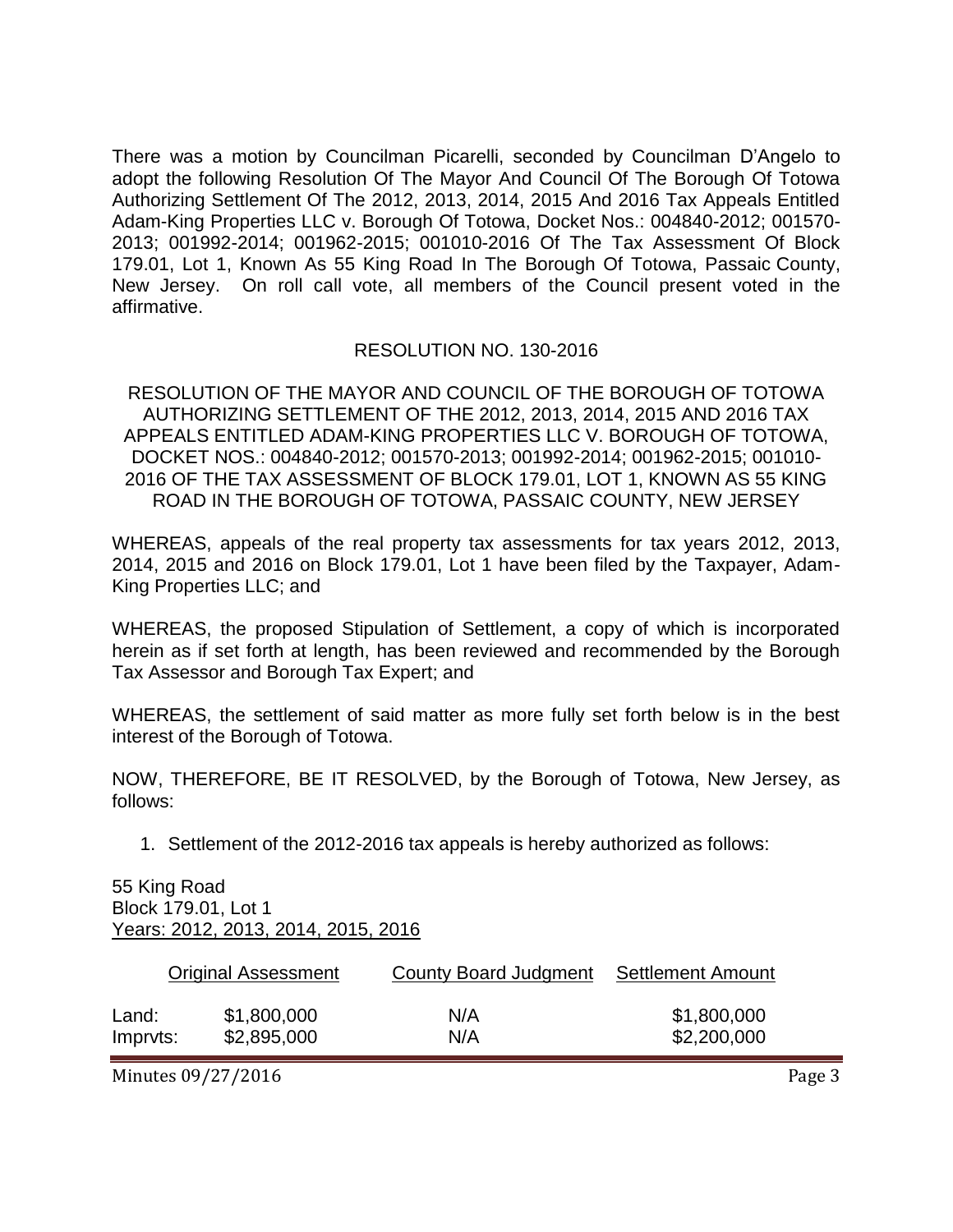| Total: | \$4,695,000 | N/A | \$4,000,000 |
|--------|-------------|-----|-------------|
|--------|-------------|-----|-------------|

2. All municipal officials are hereby authorized to take whatever action may be necessary to implement the terms of this Resolution and authorizes the Special Tax Counsel to enter into the Stipulation of Settlement as provided by Taxpayer.

COMMITTEE ON PUBLIC SAFETY:

There was a motion by Councilman Puglise, seconded by Councilwoman Fontanella to approve a grade increase for Patrolman Sean Williams from Grade 5 to Grade 4, effective September 27, 2016. On roll call vote, all members of the Council present voted in the affirmative.

A letter of resignation was received from School Crossing Guard George Bruno. There was a motion by Councilman Puglise, seconded by Councilwoman Fontanella to accept his resignation and send him a letter of thanks for his years of service. On roll call vote, all members of the Council present voted in the affirmative.

A letter from AAA North Jersey inviting the Mayor and Police Chief to attend the 2016 AAA Community Traffic Safety Awards Luncheon on Wednesday, October 26, 2016 at 11:00 a.m. at The Brownstone was received and filed.

A letter from Matt Linda thanking Detective Sergeant Carmen Veneziano for the professional manner and courtesy shown during the difficult time of informing him of the passing of his son was received and filed with a copy to be placed in his personnel file.

COMMITTEE ON PUBLIC WORKS:

There was a motion by Councilman D'Angelo, seconded by Councilman Puglise to authorize the Borough Clerk and Borough Attorney to prepare the specs and advertise for the receipt of bids for the demolition of five homes for the CDBG-DR program. On roll call vote, all members of the Council present voted in the affirmative.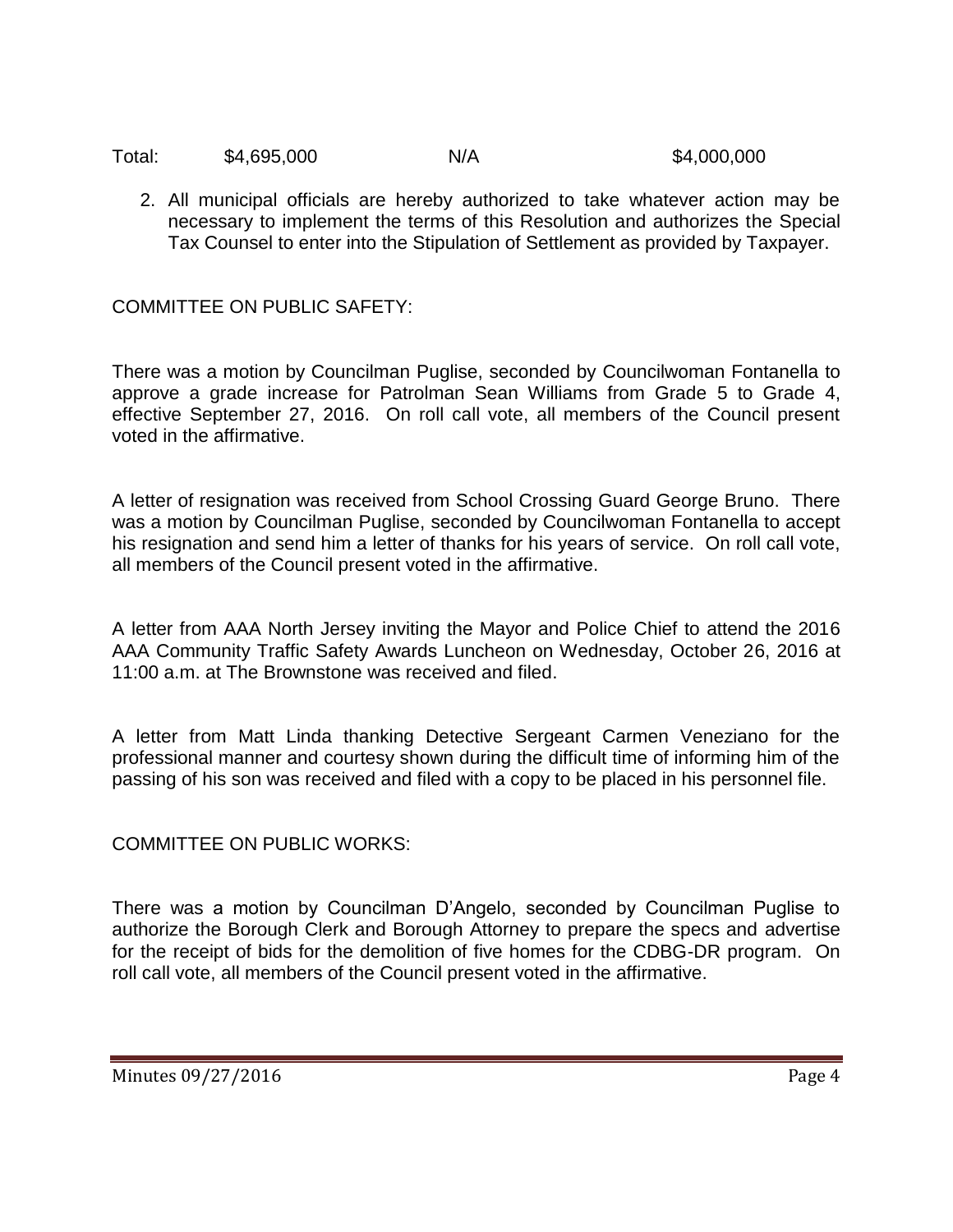There was a motion by Councilman D'Angelo, seconded by Councilman Puglise to accept the following bids for the Purchase and Delivery of Fire Hydrants. On roll call vote, all members of the Council present voted in the affirmative.

| Company                      | 4'6" Bid   | 5'0" Bid   | 6'0" Bid   |
|------------------------------|------------|------------|------------|
| Water Works Supply Co., Inc. | \$2,913.19 | \$2,970.82 | \$3,085.82 |

There was a motion by Councilman D'Angelo, seconded by Councilman Puglise to adopt the following resolution to award the contract for the Purchase and Delivery of Fire Hydrants to the lowest responsible bidder. On roll call vote, all members of the Council present voted in the affirmative.

# RESOLUTION NO. 131-2016

#### RESOLUTION AUTHORIZING CONTRACT FOR THE PURCHASE AND DELIVERY OF FIRE HYDRANTS

WHEREAS, the Borough of Totowa Department of Public Works ("DPW") Superintendent has recommended that fire hydrants be purchased as needed on an annual basis; and

WHEREAS, the Borough of Totowa DPW will be responsible for installing all new fire hydrants; and

WHEREAS, the Mayor and Council of the Borough of Totowa have determined that there is an on-going need for this equipment for the safety and well-being of the residents of the municipality; and

WHEREAS, the Mayor and Council of the Borough of Totowa did advertise for receipt of sealed bids in accordance with the specifications entitled "Specifications for the Purchase and Delivery of Fire Hydrants for the Borough of Totowa, County of Passaic, New Jersey, 2016"; and

WHEREAS, the Borough of Totowa did receive sealed bids at its Municipal Building on September 15, 2016; and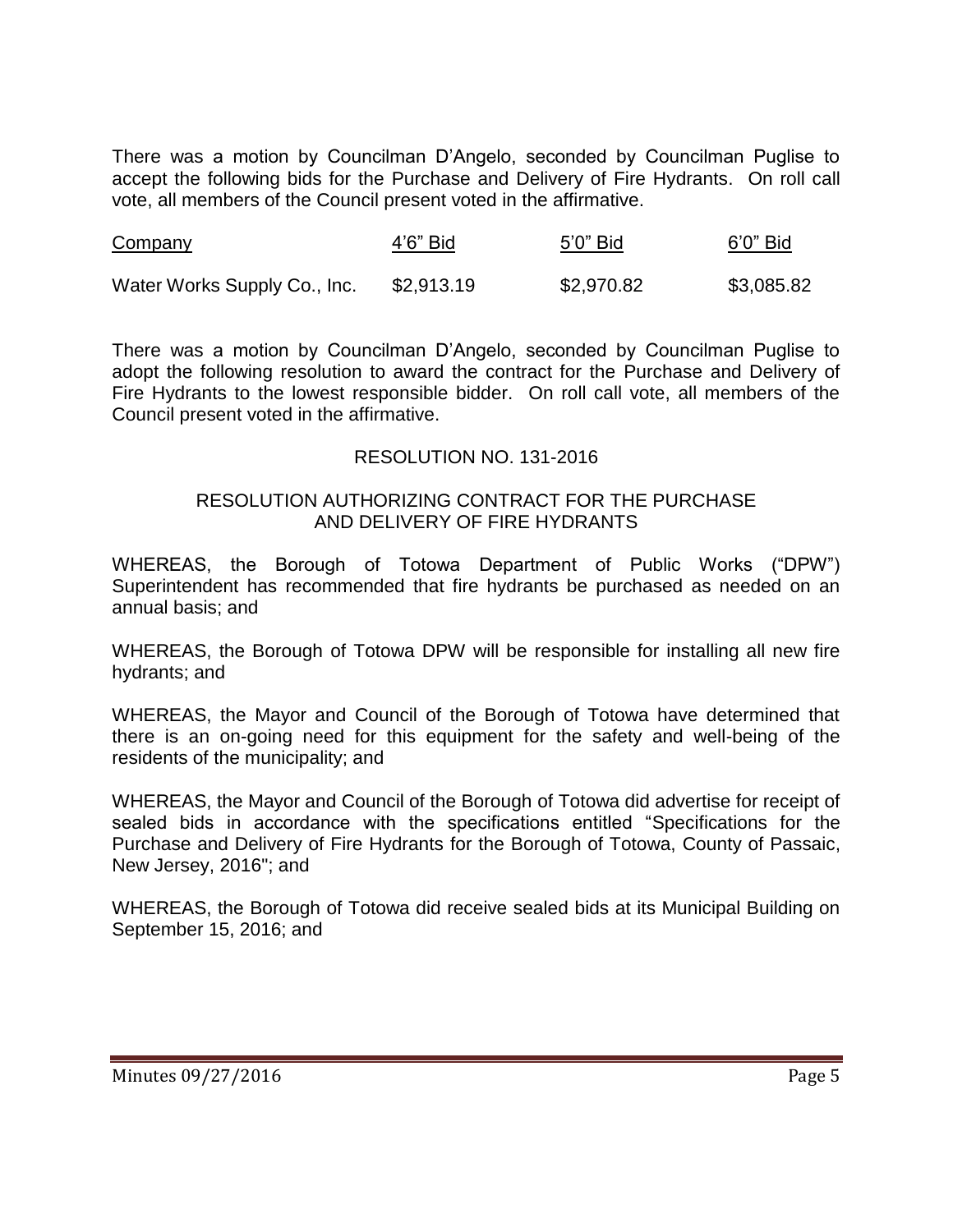WHEREAS, the sole bid was submitted by Water Works Supply Co., Inc., 660 State Highway 23, Pompton Plains, New Jersey 07444 with a bid of \$2,913.19 for the 4'6" Mueller A-243 Super Centurion 250 Fire Hydrant, \$2,970.82 for the 5"0" Mueller A-243 Super Centurion 250 Fire Hydrant and \$3,085.82 for the 6'0" Mueller A-243 Super Centurion 250 Fire Hydrant, a copy of which is on file in the office of the Borough of Totowa Municipal Clerk; and

WHEREAS, the Mayor and Council of the Borough of Totowa have determined that the bid submitted by Water Works Supply Co., Inc. be accepted as the lowest responsible bid.

NOW, THEREFORE, BE IT RESOLVED, that the Mayor and Council of the Borough of Totowa do hereby accept the bid of Water Works Supply Co., Inc. for the purchase and delivery of fire hydrants for the Borough of Totowa as the lowest responsible bid.

BE IT FURTHER RESOLVED, that the Municipal Council of the Borough of Totowa does hereby authorize the Mayor and Municipal Clerk to execute any and all necessary instruments relating thereto.

There was a motion by Councilman D'Angelo, seconded by Councilman Puglise to adopt the following Resolution Authorizing The Purchase And Delivery Of One Toro Groundsmaster 360 4WD And Accessories. On roll call vote, all members of the Council present voted in the affirmative.

# RESOLUTION NO. 132-2016

#### RESOLUTION AUTHORIZING CONTRACT FOR THE PURCHASE AND DELIVERY OF ONE TORO GROUNDSMASTER 360 4WD AND ACCESSORIES

WHEREAS, the Borough of Totowa Department of Public Works ("DPW") Superintendent has requested that a new Toro Groundsmaster 360 4WD and accessories be purchased for use by the DPW; and

WHEREAS, the Mayor and Council of the Borough of Totowa have determined that there is a need for this equipment which will be used to maintain the Municipal grounds, parks and recreational fields; and

WHEREAS, the Mayor and Council of the Borough of Totowa desire to authorize the purchase of the Toro Groundsmaster; and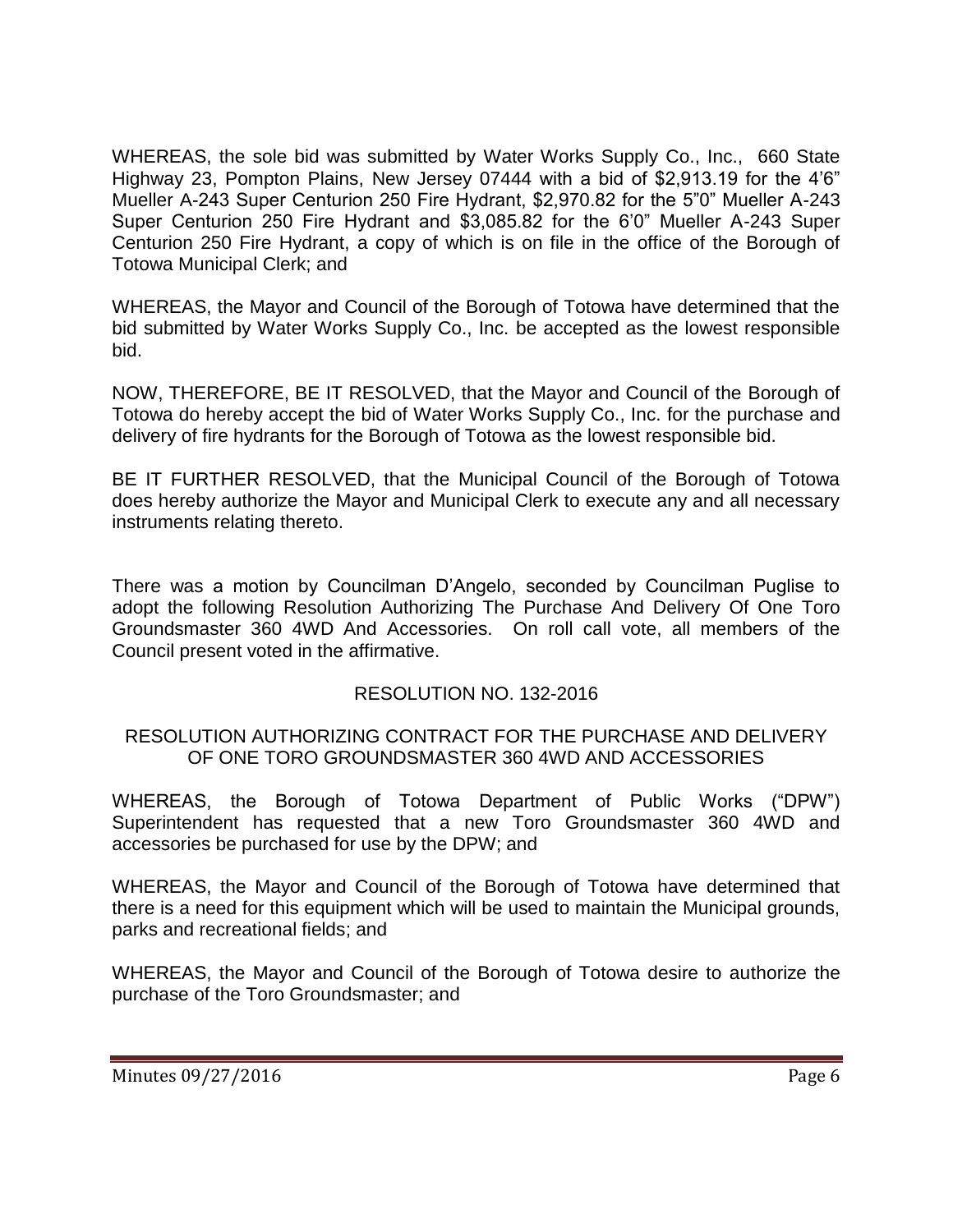WHEREAS, Bergen County Cooperative Contract No. CK04 has been awarded to Storr Tractor Company, 3191 Route 22, Somerville, New Jersey 08876 for the purchase of a Toro Groundsmaster 360 4WD and accessories; and

WHEREAS, pursuant to the applicable New Jersey State laws, the purchase of this Toro Groundsmaster may be authorized without public bidding.

NOW, THEREFORE, BE IT RESOLVED, that the Mayor and Council of the Borough of Totowa do hereby authorize the purchase and delivery of one Toro Groundsmaster 360 4WD and accessories from Storr Tractor Company in the amount of \$27,963.40.

BE IT FURTHER RESOLVED, that the Mayor and Municipal Council of the Borough of Totowa do hereby authorize the Municipal Clerk and DPW Superintendent to execute any and all instruments relating thereto.

COMMITTEE ON ENGINEERING & PUBLIC PROPERTY:

There was a motion by Councilwoman Fontanella, seconded by Councilwoman Andriani to accept the following bids for the Purchase and Delivery of Decorative Wreaths. On roll call vote, all members of the Council present voted in the affirmative.

| Company                | <b>Total Bid</b> |
|------------------------|------------------|
| Rileighs Outdoor Décor | \$272.48         |

There was a motion by Councilwoman Fontanella, seconded by Councilwoman Andriani to adopt the following resolution to award the contract for the Purchase and Delivery of Decorative Wreaths to the lowest responsible bidder. On roll call vote, all members of the Council present voted in the affirmative.

# RESOLUTION NO. 133-2016

#### RESOLUTION AUTHORIZING CONTRACT FOR THE PURCHASE AND DELIVERY OF DECORATIVE WREATHS

WHEREAS, the Borough of Totowa Department of Public Works ("DPW") Superintendent has recommended that new decorative lamp post wreaths be purchased for the Borough of Totowa; and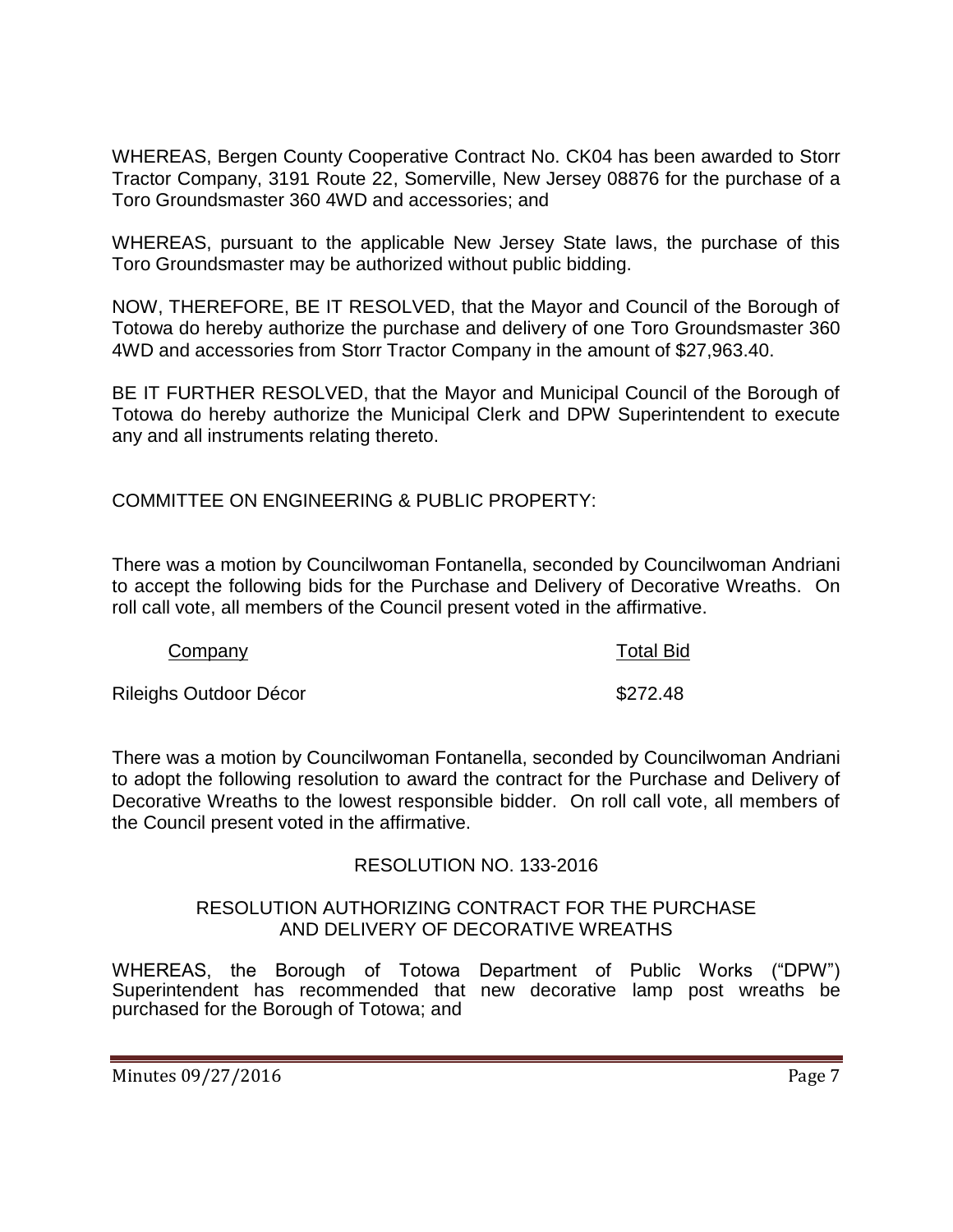WHEREAS, the Borough of Totowa DPW will be responsible for placing the wreaths on the lamp posts; and

WHEREAS, the Mayor and Council of the Borough of Totowa have determined that there is a need for these wreaths which will be placed on lamp posts throughout the municipality; and

WHEREAS, the Mayor and Council of the Borough of Totowa did advertise for receipt of sealed bids in accordance with the specifications entitled "Specifications for the Purchase and Delivery of Decorative Lamp Post Wreaths for the Borough of Totowa, County of Passaic, New Jersey, 2016"; and

WHEREAS, the Borough of Totowa did receive sealed bids at its Municipal Building on September 15, 2016; and

WHEREAS, the sole bid was submitted by John Thomas Design Inc. d/b/a Rileighs Outdoor Decor, 1035 North Plymouth Street, Allentown, Pennsylvania 18109 with a bid of \$272.48 per wreath for a 5' Decorative Lamp Post Wreath Model LP-320, a copy of which is on file in the office of the Borough of Totowa Municipal Clerk; and

WHEREAS, the Mayor and Council of the Borough of Totowa have determined that the bid submitted by Rileighs Outdoor Décor be accepted as the lowest responsible bid.

NOW, THEREFORE, BE IT RESOLVED, that the Mayor and Council of the Borough of Totowa do hereby accept the bid of Rileighs Outdoor Decor for the purchase and delivery of 5' decorative lamp post wreaths in the amount of \$272.48 per wreath for the Borough of Totowa as the lowest responsible bid.

BE IT FURTHER RESOLVED, that the Municipal Council of the Borough of Totowa does hereby authorize the Mayor and Municipal Clerk to execute any and all necessary instruments relating thereto.

A letter was received from the Totowa Deborah Chapter requesting permission to use the Municipal Parking Lot on Sunday, October 16, 2016 for a fundraiser to Atlantic City. There was a motion by Councilwoman Fontanella, seconded by Councilwoman Andriani to grant permission. On roll call vote, all members of the Council present voted in the affirmative.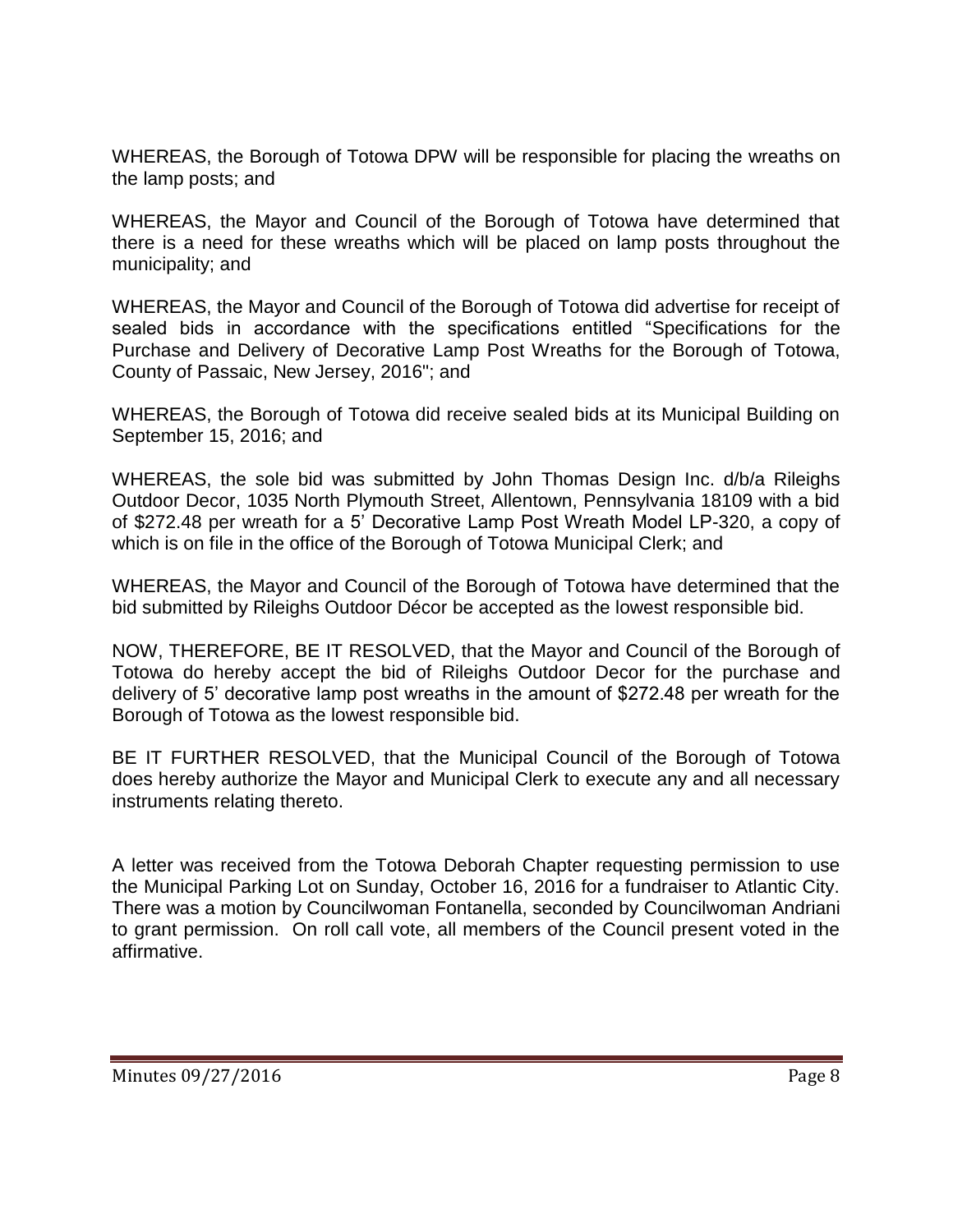# COMMITTEE ON LIAISON & INSPECTION:

There was a motion by Councilwoman Andriani, seconded by Councilman Bucher to authorize the Municipal Attorney to represent the Borough of Totowa and Richard Brigliadoro, Esq. to represent the Borough of Totowa Board of Recreation in the matter entitled WPSA vs. BOT, et al. On roll call vote, all members of the Council present voted in the affirmative.

# COMMITTEE ON LEGISLATION & ORDINANCES:

There was a motion by Councilman Bucher, seconded by Councilman Picarelli to introduce on first reading and advertise for public hearing the following entitled ordinance. On roll call vote, all members of the Council present voted in the affirmative.

# **ORDINANCE NO. 16-2016**

# **AN ORDINANCE TO AMEND THE CODE OF THE BOROUGH OF TOTOWA CHAPTER 398 ENTITLED "VEHICLES AND TRAFFIC"**

There was a motion by Councilman Bucher, seconded by Councilman Picarelli to approve the Application For Special Permit For Social Affair from the State Of New Jersey Division Of Alcoholic Beverage Control for the BPOE #2111 Passaic Valley Elks to be held on October 21, 2016 from 5:00 p.m. – 11:59 p.m. On roll call vote, all members of the Council present voted in the affirmative.

There was a motion by Councilman Bucher, seconded by Councilman Picarelli to approve the Application For Special Permit For Social Affair from the State Of New Jersey Division Of Alcoholic Beverage Control for the BPOE #2111 Passaic Valley Elks to be held on November 4, 2016 from 5:00 p.m. – 11:59 p.m. On roll call vote, all members of the Council present voted in the affirmative.

There was a motion by Councilman Bucher, seconded by Councilman Picarelli to approve Raffle License Application No. 1957 for The Academy of St. Francis of Assisi for a Calendar Raffle to be held during November 2016, December 2016 & January 2017. On roll call vote, all members of the Council present voted in the affirmative.